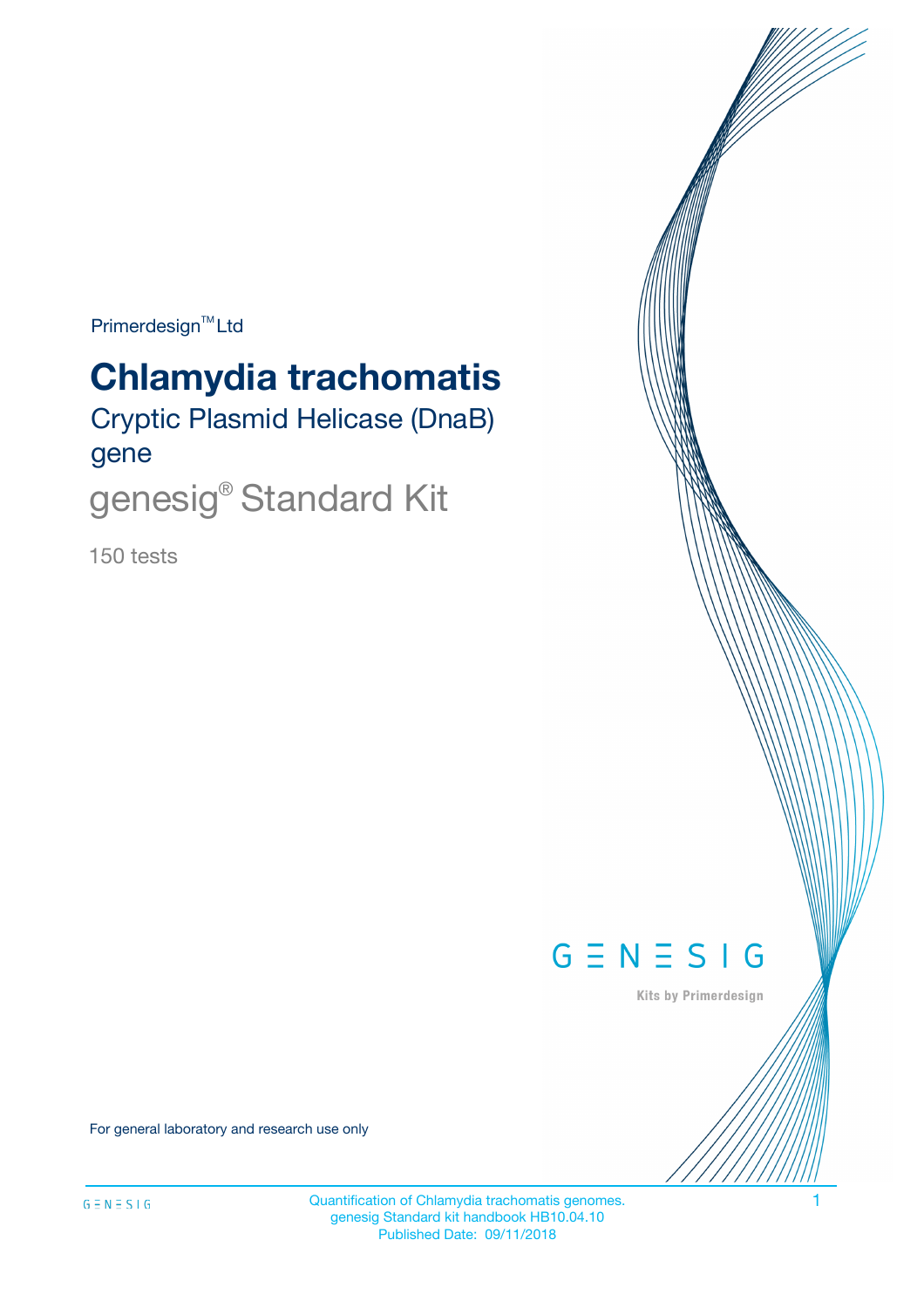# Introduction to Chlamydia trachomatis

Chlamydia trachomatis is an obligate, coccoid or rod shaped bacterium that is an intracellular pathogen of humans. It is classed as a Gram-negative bacterium although it lacks a peptidoglycan cell wall. Its genome is circular double-stranded DNA, around 1,042K nucleotides in length with an extrachromosomal plasmid of about 7.5Kbp of which there are 7 -10 copies per bacterial particle. C. trachomatis causes Chlamydia, the most common sexually transmitted disease in the world and Trachoma, a common cause of preventable blindness among children in developing nations.

C. trachomatis cannot survive outside of the eukaryotic cell and is transmitted through infected bodily secretions containing the elementary body form of the bacterium. This form is around 0.3μm in diameter and enters the host cell of mucosal membranes by self-induced endocytosis. The elementary body survives inside the endosome by avoiding phagolysosomal fusion and produces glycogen which triggers germination into a reticulate body. The reticulate body undergoes binary fission within the cell, the product of which is reticulate bodies that then transform back into elementary bodies before being released from the host cell by exocytosis.

Chlamydia infections are often asymptomatic but in other cases after one to three weeks incubation time symptoms in males can be seen. These include pain during urination, discharge from the penis and pain, infection or inflammation of the testicles or testicular ducts. Treatment with a course of antibiotics usually including doxycycline and erythromycin can eradicate the infection but as the majority of cases are asymptomatic, treatment is not common. Delay or lack of treatment can result in pelvic inflammatory disease (PID) in women and infertility in both sexes.

There are over 15 serovariants of C.trachomatis, four of which are implicated in ocular infection (serovariants A, B, Ba, and C).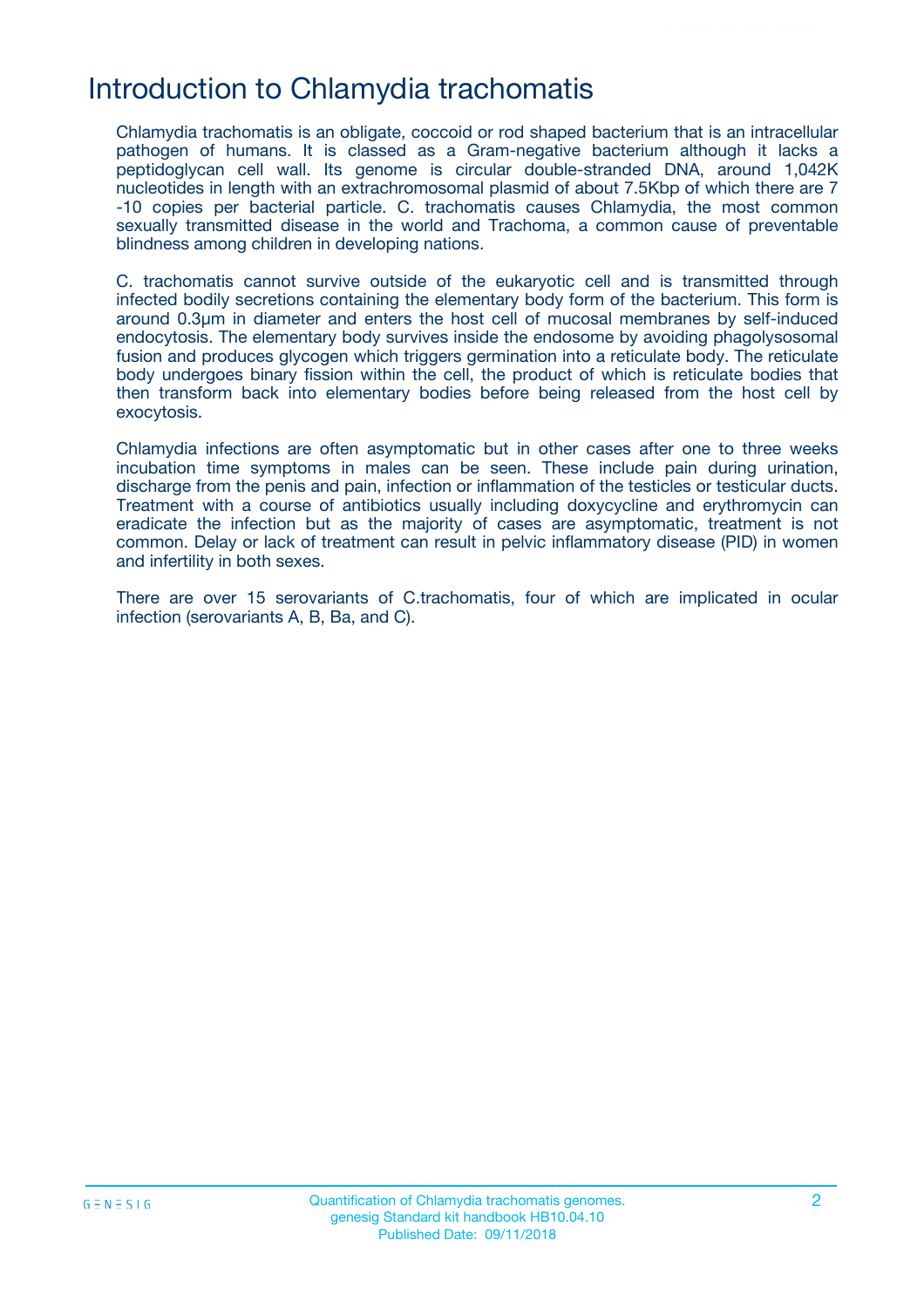

The Primerdesign genesig Kit for Chlamydia trachomatis (C.trachomatis) genomes is designed for the in vitro quantification of C.trachomatis genomes. The kit is designed to have a broad detection profile. Specifically, the primers represent 100% homology with over 95% of the NCBI database reference sequences available at the time of design.

The dynamics of genetic variation means that new sequence information may become available after the initial design. Primerdesign periodically reviews the detection profiles of our kits and when required releases new versions.

Our kit for human Chlamydia trachomatis has been designed for the specific and exclusive in vitro quantification of this species include all serovars A, B, Ba, C, D, E, F, G, I, K, K1, L2, L3, H, J and does not detect other closely related Chlamydia species. The primers and probe sequences in this kit have 100% homology with over 95% of reference sequences contained in the NCBI database.

If you require further information, or have a specific question about the detection profile of this kit then please send an e.mail to enquiry@primerdesign.co.uk and our bioinformatics team will answer your question.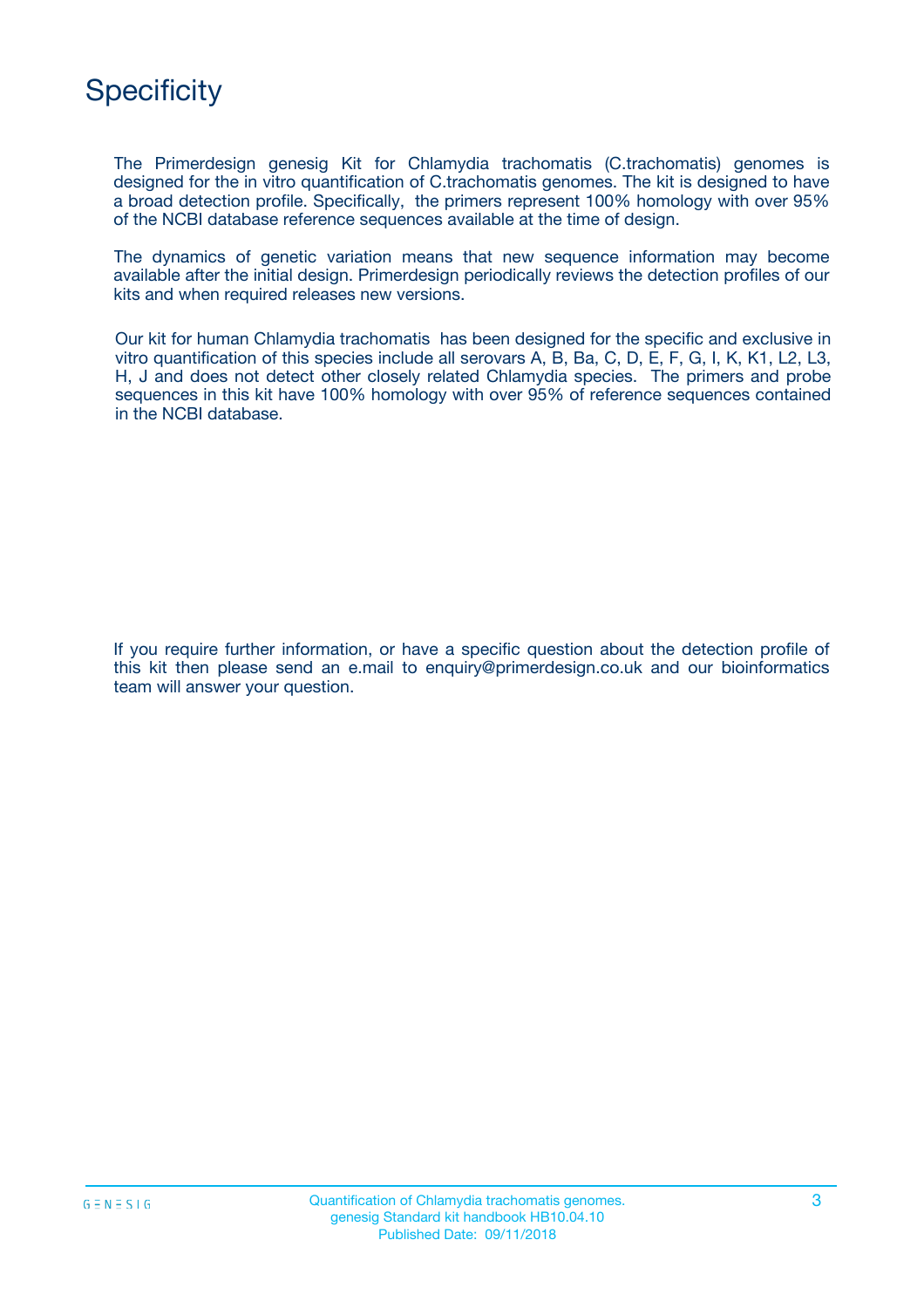# Kit contents

- **C.trachomatis specific primer/probe mix (150 reactions BROWN)** FAM labelled
- **C.trachomatis positive control template (for Standard curve RED)**
- **RNase/DNase free water (WHITE)** for resuspension of primer/probe mixes
- **Template preparation buffer (YELLOW)** for resuspension of positive control template and standard curve preparation

# Reagents and equipment to be supplied by the user

#### **Real-time PCR Instrument**

#### **Extraction kit**

This kit is recommended for use with genesig Easy DNA/RNA extraction kit. However, it is designed to work well with all processes that yield high quality RNA and DNA with minimal PCR inhibitors.

#### **oasig**TM **lyophilised or Precision**®**PLUS 2X qPCR Master Mix**

This kit is intended for use with oasig or PrecisionPLUS2X qPCR Master Mix.

**Pipettors and Tips**

**Vortex and centrifuge**

**Thin walled 1.5 ml PCR reaction tubes**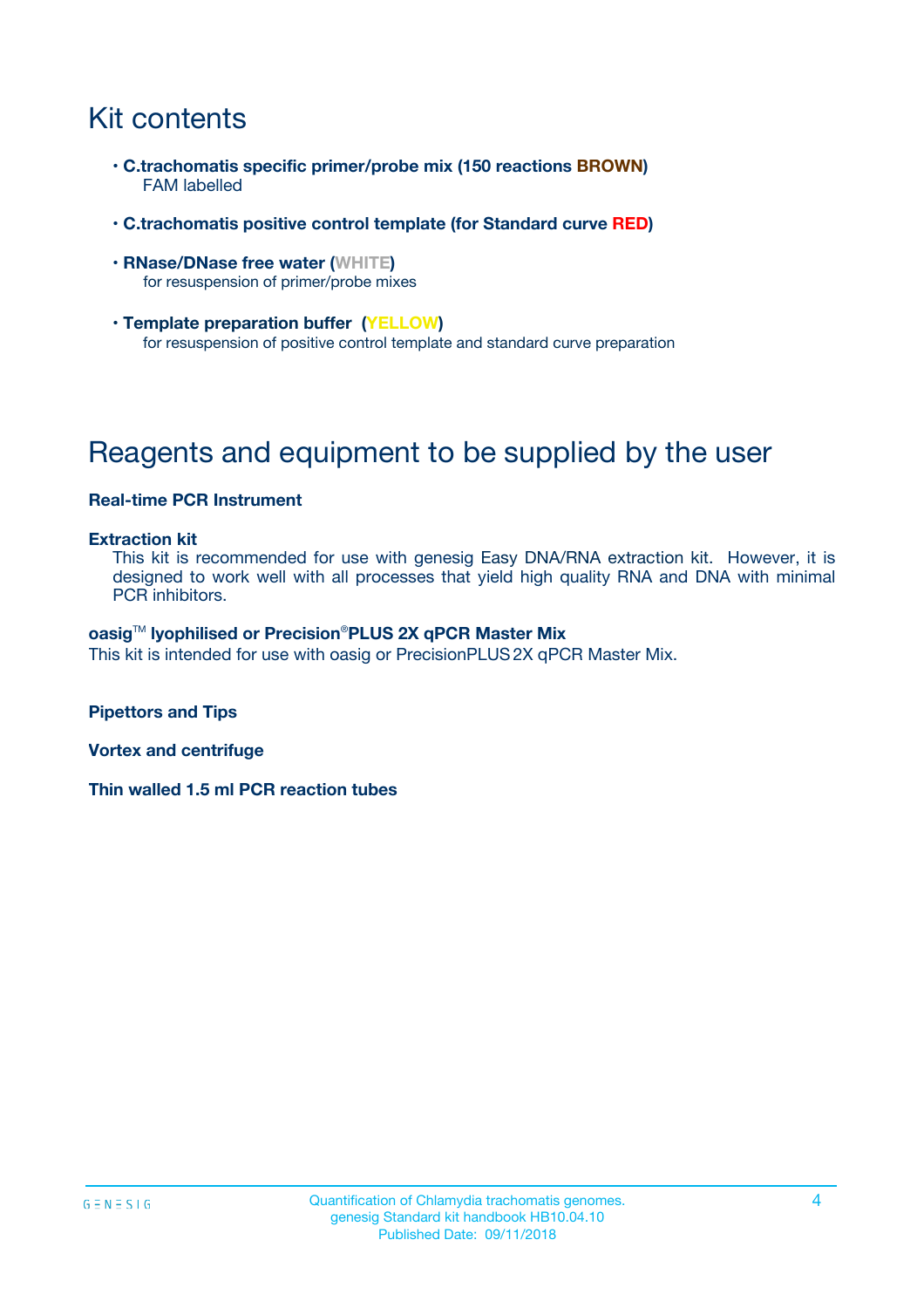### Kit storage and stability

This kit is stable at room temperature but should be stored at -20ºC on arrival. Once the lyophilised components have been resuspended they should not be exposed to temperatures above -20°C for longer than 30 minutes at a time and unnecessary repeated freeze/thawing should be avoided. The kit is stable for six months from the date of resuspension under these circumstances.

If a standard curve dilution series is prepared this can be stored frozen for an extended period. If you see any degradation in this serial dilution a fresh standard curve can be prepared from the positive control.

Primerdesign does not recommend using the kit after the expiry date stated on the pack.

### Suitable sample material

All kinds of sample material suited for PCR amplification can be used. Please ensure the samples are suitable in terms of purity, concentration, and DNA integrity. Always run at least one negative control with the samples. To prepare a negative-control, replace the template DNA sample with RNase/DNase free water.

### Dynamic range of test

Under optimal PCR conditions genesig C.trachomatis detection kits have very high priming efficiencies of >95% and can detect less than 100 copies of target template.

### Notices and disclaimers

This product is developed, designed and sold for research purposes only. It is not intended for human diagnostic or drug purposes or to be administered to humans unless clearly expressed for that purpose by the Food and Drug Administration in the USA or the appropriate regulatory authorities in the country of use. During the warranty period Primerdesign genesig detection kits allow precise and reproducible data recovery combined with excellent sensitivity. For data obtained by violation to the general GLP guidelines and the manufacturer's recommendations the right to claim under guarantee is expired. PCR is a proprietary technology covered by several US and foreign patents. These patents are owned by Roche Molecular Systems Inc. and have been sub-licensed by PE Corporation in certain fields. Depending on your specific application you may need a license from Roche or PE to practice PCR. Additional information on purchasing licenses to practice the PCR process may be obtained by contacting the Director of Licensing at Roche Molecular Systems, 1145 Atlantic Avenue, Alameda, CA 94501 or Applied Biosystems business group of the Applera Corporation, 850 Lincoln Centre Drive, Foster City, CA 94404. In addition, the 5' nuclease assay and other homogeneous amplification methods used in connection with the PCR process may be covered by U.S. Patents 5,210,015 and 5,487,972, owned by Roche Molecular Systems, Inc, and by U.S. Patent 5,538,848, owned by The Perkin-Elmer Corporation.

### Trademarks

Primerdesign™ is a trademark of Primerdesign Ltd.

genesig $^\circledR$  is a registered trademark of Primerdesign Ltd.

The PCR process is covered by US Patents 4,683,195, and 4,683,202 and foreign equivalents owned by Hoffmann-La Roche AG. BI, ABI PRISM® GeneAmp® and MicroAmp® are registered trademarks of the Applera Genomics (Applied Biosystems Corporation). BIOMEK® is a registered trademark of Beckman Instruments, Inc.; iCycler™ is a registered trademark of Bio-Rad Laboratories, Rotor-Gene is a trademark of Corbett Research. LightCycler™ is a registered trademark of the Idaho Technology Inc. GeneAmp®, TaqMan® and AmpliTaqGold® are registered trademarks of Roche Molecular Systems, Inc., The purchase of the Primerdesign reagents cannot be construed as an authorization or implicit license to practice PCR under any patents held by Hoffmann-LaRoche Inc.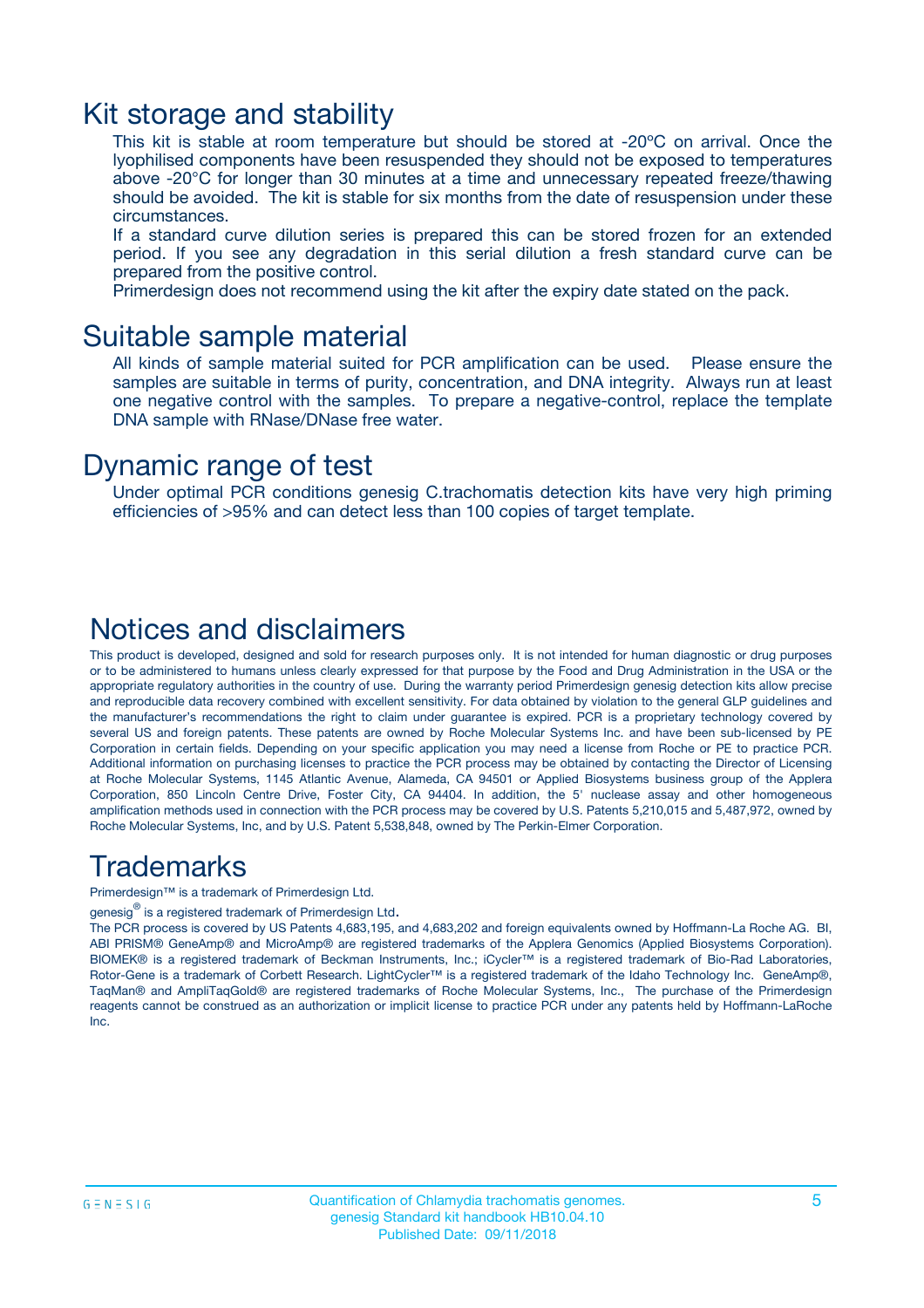# Principles of the test

#### **Real-time PCR**

A C.trachomatis specific primer and probe mix is provided and this can be detected through the FAM channel.

The primer and probe mix provided exploits the so-called TaqMan® principle. During PCR amplification, forward and reverse primers hybridize to the C.trachomatis DNA. A fluorogenic probe is included in the same reaction mixture which consists of a DNA probe labeled with a 5`-dye and a 3`-quencher. During PCR amplification, the probe is cleaved and the reporter dye and quencher are separated. The resulting increase in fluorescence can be detected on a range of qPCR platforms.

#### **Positive control**

For copy number determination and as a positive control for the PCR set up, the kit contains a positive control template. This can be used to generate a standard curve of C.trachomatis copy number / Cq value. Alternatively the positive control can be used at a single dilution where full quantitative analysis of the samples is not required. Each time the kit is used, at least one positive control reaction must be included in the run. A positive result indicates that the primers and probes for detecting the target C.trachomatis gene worked properly in that particular experimental scenario. If a negative result is obtained the test results are invalid and must be repeated. Care should be taken to ensure that the positive control does not contaminate any other kit component which would lead to false-positive results. This can be achieved by handling this component in a Post PCR environment. Care should also be taken to avoid cross-contamination of other samples when adding the positive control to the run. This can be avoided by sealing all other samples and negative controls before pipetting the positive control into the positive control well.

#### **Negative control**

To validate any positive findings a negative control reaction should be included every time the kit is used. For this reaction the RNase/DNase free water should be used instead of template. A negative result indicates that the reagents have not become contaminated while setting up the run.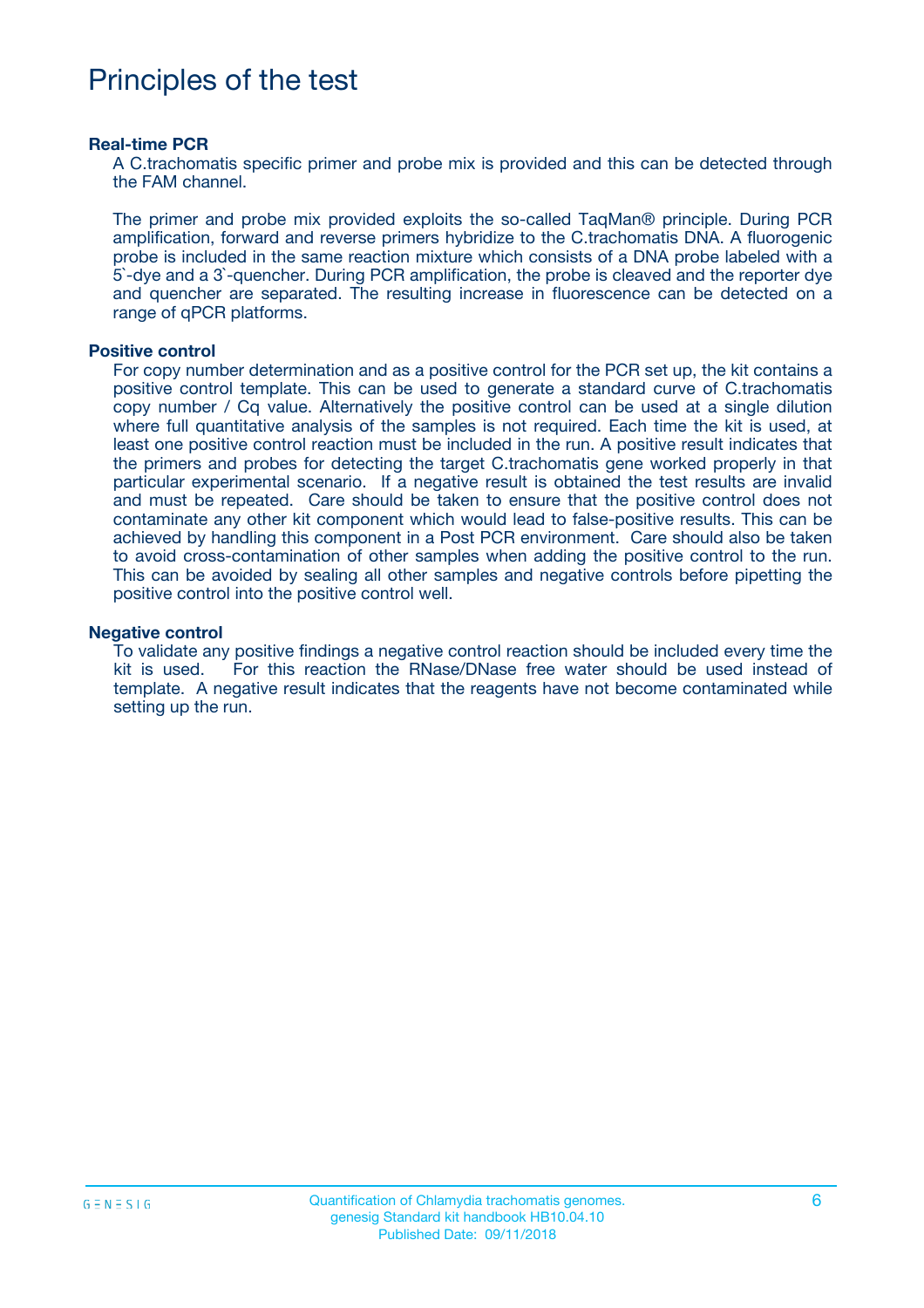## Resuspension protocol

To minimize the risk of contamination with foreign DNA, we recommend that all pipetting be performed in a PCR clean environment. Ideally this would be a designated PCR lab or PCR cabinet. Filter tips are recommended for all pipetting steps.

#### **1. Pulse-spin each tube in a centrifuge before opening.**

This will ensure lyophilised primer and probe mix is in the base of the tube and is not spilt upon opening the tube.

**2. Resuspend the kit components in the RNase/DNase free water supplied, according to the table below.**

To ensure complete resuspension, vortex each tube thoroughly.

| Component - resuspend in water         | Volume |
|----------------------------------------|--------|
| <b>Pre-PCR pack</b>                    |        |
| C.trachomatis primer/probe mix (BROWN) | 165 ul |

### **3. Resuspend the positive control template in the template preparation buffer supplied, according to the table below:**

To ensure complete resuspension, vortex the tube thoroughly.

| Component - resuspend in template preparation buffer | Wolume!     |
|------------------------------------------------------|-------------|
| <b>Post-PCR heat-sealed foil</b>                     |             |
| C.trachomatis Positive Control Template (RED) *      | $500$ $\mu$ |

\* This component contains high copy number template and is a VERY significant contamination risk. It must be opened and handled in a separate laboratory environment, away from the other components.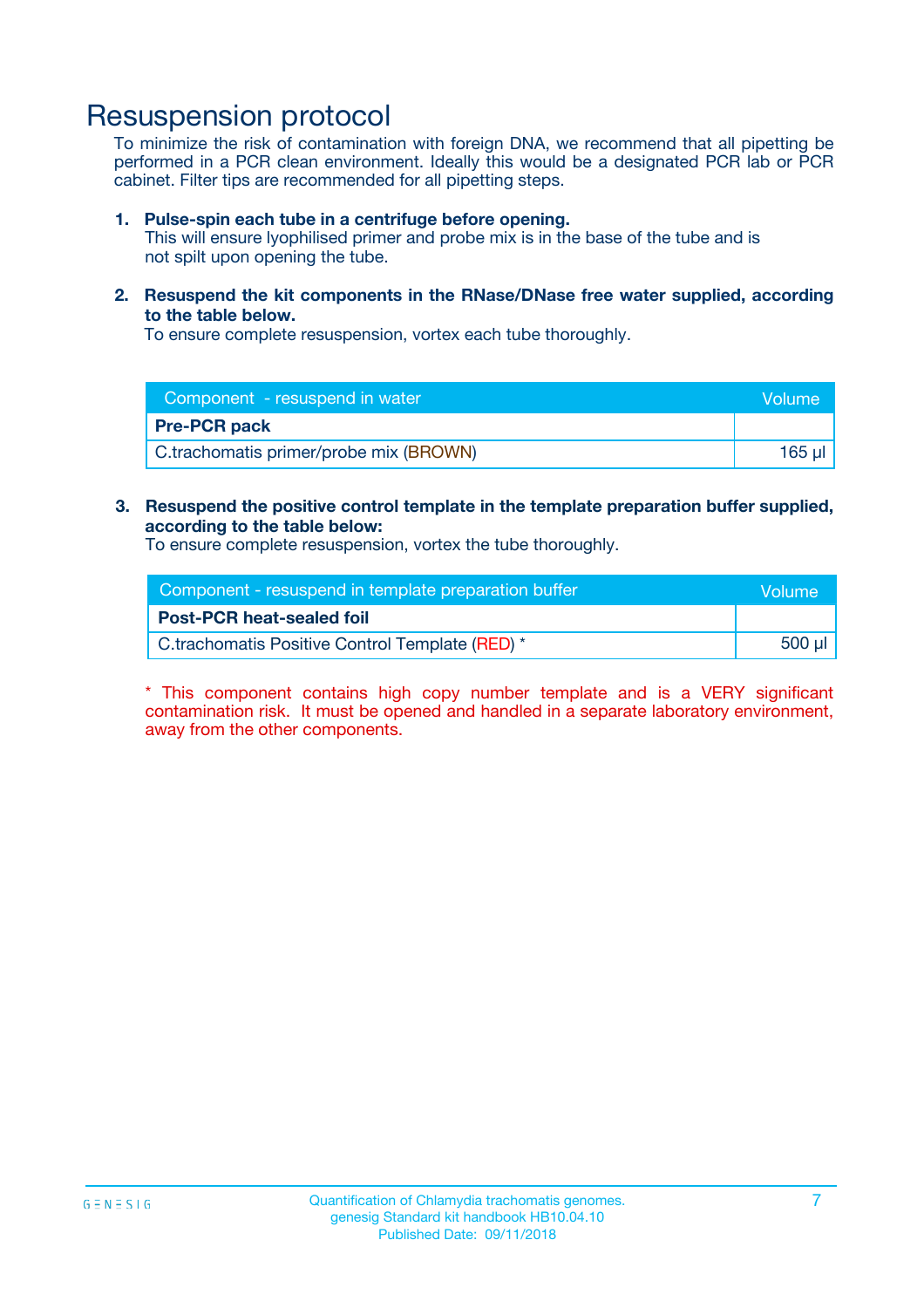# qPCR detection protocol

**1. For each DNA sample prepare a reaction mix according to the table below:** Include sufficient reactions for positive and negative controls.

| Component                                 | Volume   |
|-------------------------------------------|----------|
| oasig or PrecisionPLUS 2X qPCR Master Mix | 10 $\mu$ |
| C.trachomatis primer/probe mix (BROWN)    | 1 $\mu$  |
| <b>RNase/DNase free water (WHITE)</b>     | $4 \mu$  |
| <b>Final Volume</b>                       | $15 \mu$ |

- **2. Pipette 15µl of this mix into each well according to your qPCR experimental plate set up.**
- **3. Prepare DNA templates for each of your samples.**
- **4. Pipette 5µl of DNA template into each well, according to your experimental plate set up.**

For negative control wells use 5µl of RNase/DNase free water. The final volume in each well is 20µl.

**5. If a standard curve is included for quantitative analysis, prepare a reaction mix according to the table below:**

| Component                                 | Volume          |
|-------------------------------------------|-----------------|
| oasig or PrecisionPLUS 2X qPCR Master Mix | 10 µl           |
| C.trachomatis primer/probe mix (BROWN)    | 1 µI            |
| <b>RNase/DNase free water (WHITE)</b>     | $4 \mu$         |
| <b>Final Volume</b>                       | 15 <sub>µ</sub> |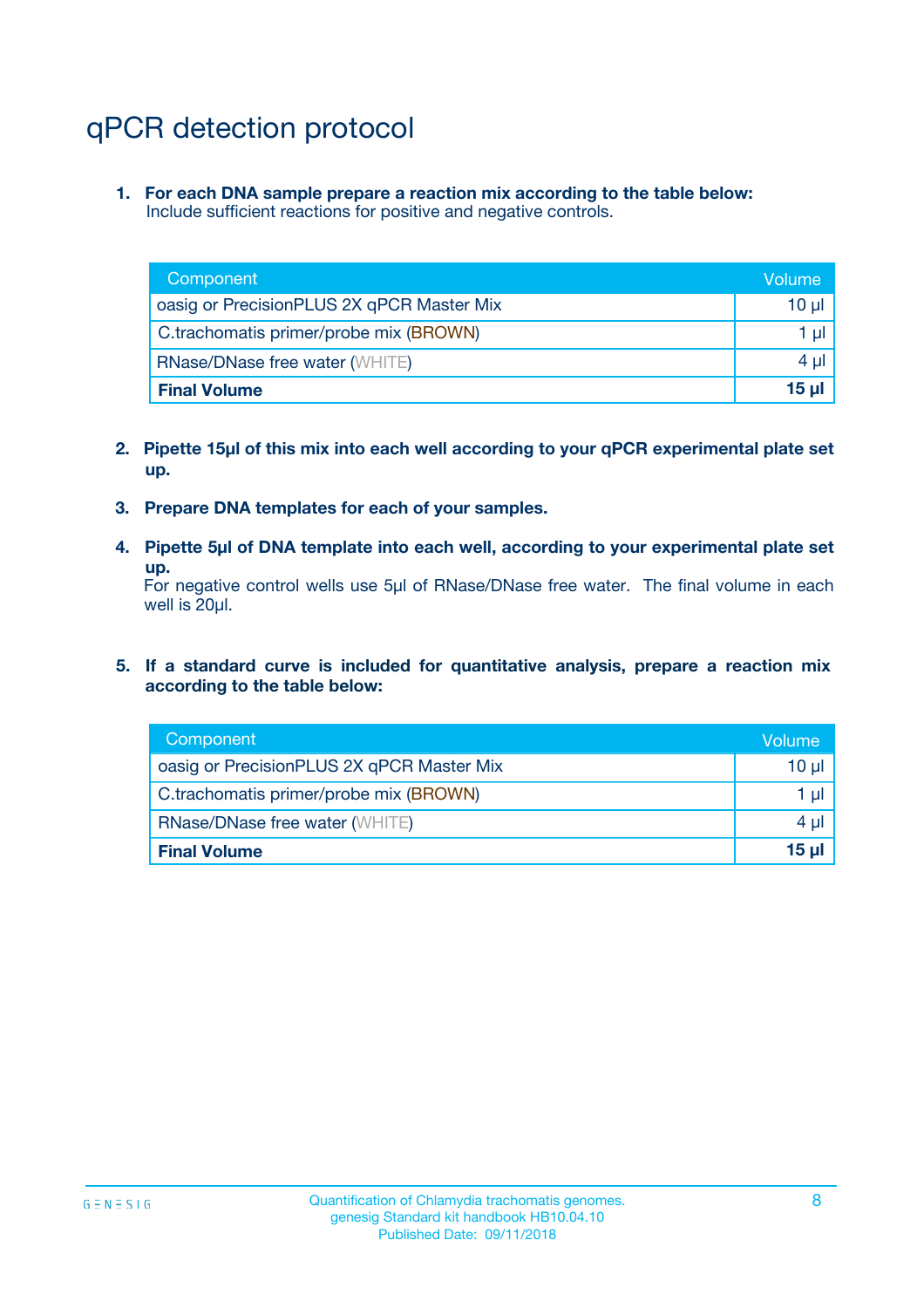### **6. Preparation of a standard curve dilution series.**

- 1) Pipette 90µl of template preparation buffer into 5 tubes and label 2-6
- 2) Pipette 10µl of Positive Control Template (RED) into tube 2
- 3) Vortex thoroughly
- 4) Change pipette tip and pipette 10µl from tube 2 into tube 3
- 5) Vortex thoroughly

Repeat steps 4 and 5 to complete the dilution series

| <b>Standard Curve</b>         | <b>Copy Number</b>     |
|-------------------------------|------------------------|
| Tube 1 Positive control (RED) | $2 \times 10^5$ per µl |
| Tube 2                        | $2 \times 10^4$ per µl |
| Tube 3                        | $2 \times 10^3$ per µl |
| Tube 4                        | $2 \times 10^2$ per µl |
| Tube 5                        | 20 per µl              |
| Tube 6                        | $2$ per $\mu$          |

7. Pipette 5µl of standard template into each well for the standard curve according to your experimental plate set up.

The final volume in each well is 20µl.

# qPCR amplification protocol

Amplification conditions using oasig or PrecisionPLUS2X qPCR Master Mix.

|             | <b>Step</b>       | <b>Time</b>     | <b>Temp</b>    |
|-------------|-------------------|-----------------|----------------|
|             | Enzyme activation | 2 min           | $95^{\circ}$ C |
| Cycling x50 | Denaturation      | 10 <sub>s</sub> | 95 $°C$        |
|             | DATA COLLECTION * | 60 s            | 60 °C          |

\* Fluorogenic data should be collected during this step through the FAM channel